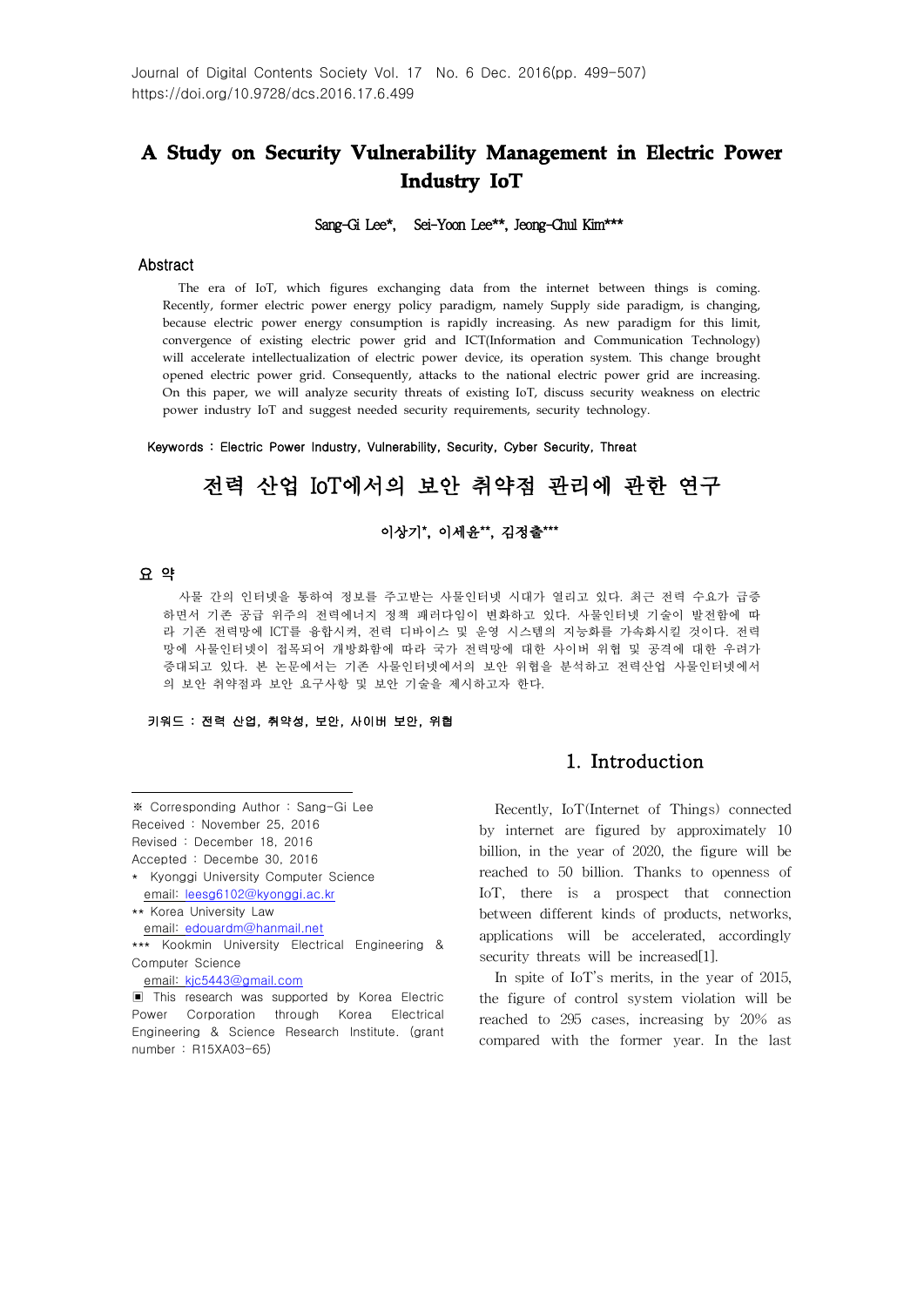year, the most frequently attacked part is major manufacturing industries, and energy, water supply, drainage facility are followed about attack figures. This attack figure is reached to 486, remarkably increased when compared to 231 in 2014[2]. ICS(Industrial Control System) attack can shake industries or national system on the whole, can bring a considerable impact on national major infrastructure. National infrastructure means fundamental system needed for national function implement, such as electric power, water resources, gas transport network. Scott Borg, the head chief of the U.S. Cyber Consequence Unit, said that if one-third network of the U.S. electric power network is blacked out, there will be damages 40-50 times greater than a large hurricane like Hurricane Katrina. Moreover, unlike in former electric power grid, in electric power industry IoT, as data technology is converged by electric power grid, the electric power grid can be controlled by outside invaders by communications network. Even, what was worse, in national emergency situation, national overall system may be incapacitated. On this paper, we will find out how formerly many people discussed IoT security threat could be applied to electric power industry IoT. Based on this, we will analyze security weakness of electric power industry IoT. Eventually using these analysis, we will establish security solution on electric power industry IoT[3].

This paper is composed like this. Firstly, we will find out the formerly many people discussed kinds and examples security threat of IoT in chapter II. Secondly, we also find out weaknesses of electric power industry IoT in chapter III. Thirdly, we will discuss security requirements and technology of electric power industry IoT in chapter IV. Lastly, we will command the direction of available further studies.

# 2. Formerly discussed security threats of IoT

IoT means an environment building intellectual relationship by wire-wireless network connection from various kinds of things with sensors and communication functions. IoT connects all the things like humans, products, spaces and data. And nowadays IoT is rising up as new power of economic growth, is applied to various industries, and is applied to major social infrastructure.

Recently by IoT platform openness, the connection of networks, applications, different devices is accelerating. Despite of this merit, various security threats are mentioned as (Figure 1). IoT security threats are fatal like threating human's life, and countermeasure is unable or expensive. There can be security threats interrupting normal service offer, use, 'violating, commonly said, three elements of data security, like Confidentiality, Integrity, Availability'.

In IoT, it is hard to strengthen overall security of many interconnected devices, for limits of time, memory, process, energy consumption, etc. The elements of IoT security threats are representative as Confidentiality/Integrity attack, privacy invasion, manipulation/extortion of data. Next, we will find out the representative security threats and examples.

#### 2.1 Security threats on devices

At present, PCs, mobiles are connected by networks, and security is implemented by individual level in vaccine, etc., or by group level in IPS. Of course, enclosed-type devices, medical devices, automobiles, etc., are not connected to networks, but individually used. The devices with limits of CPU efficiency, consuming electric power, memory volume, etc.,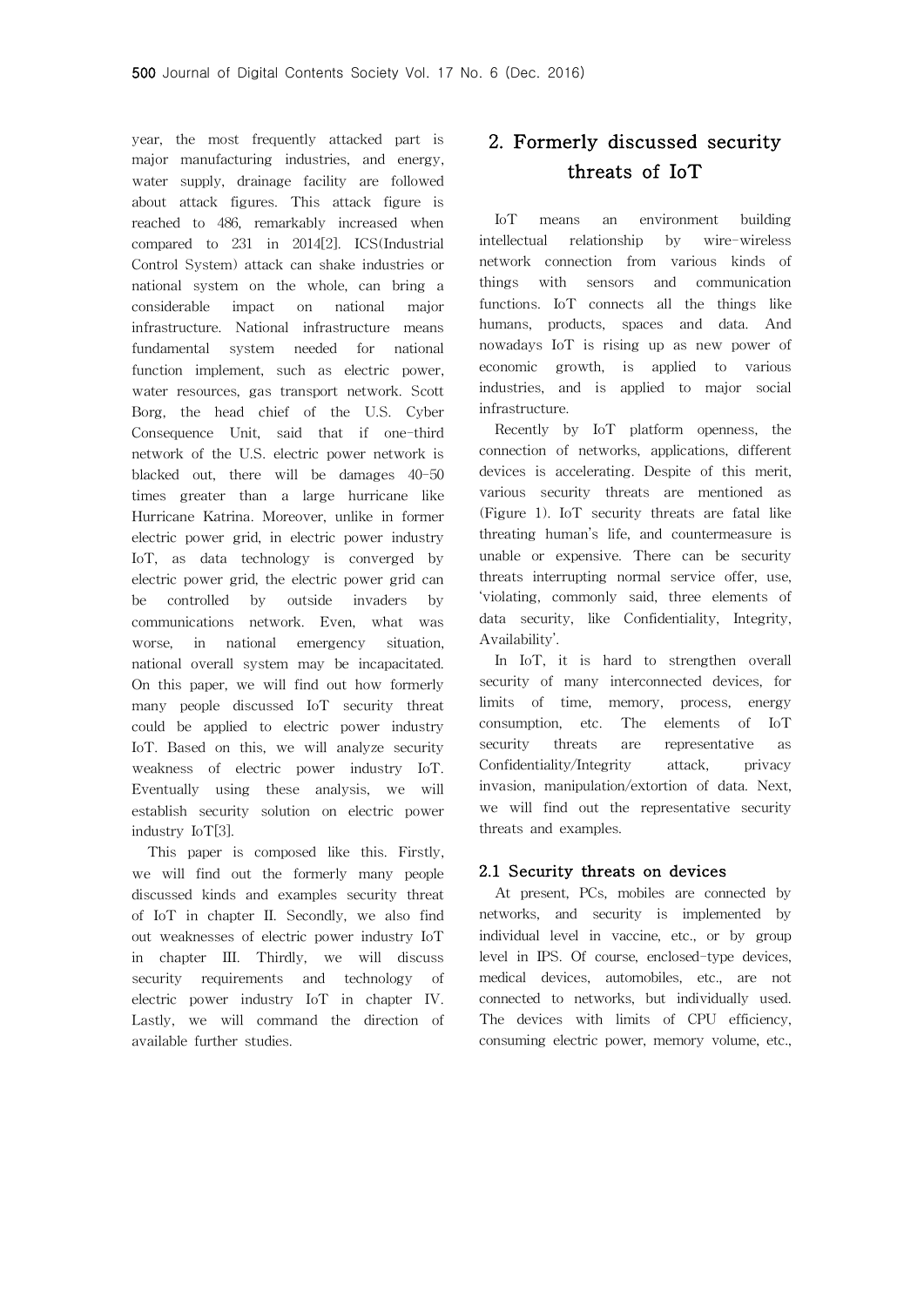

(Figure 1) Electric power industry elements concerned with security threats

have trouble with being applied by existing code technology. Especially in low specification devices, it is hard to enhance efficiency and security level.

Also, as the functions and kinds have become various, it is getting hard for the devices to be applied for security. Therefore, managing and monitoring of the devices has come to be not easy. From this kind of poor managing, monitoring, abnormal manipulating of information's input node, tag has become possible, and unauthorized user's illegal approach has become possible.

In Russia, some spy microchips, used in hacking of spreading malignant code, spam, by connecting wireless network, were detected in made-in-China irons, kettles. Discovered spy microchips were tiny and cheap, so those could be put in many devices easily. About this, people presume that China criminal group organizationally put spy chips into various kinds of home appliances for large scale hacking[4].

### 2.2 Security threats on networks

On IoT network, there are security threats in the field of domain like RFID/USN, ZigBee, Wi-Fi, 3G/LTE. Concretely, network security threats include data forgery, authentication interruption, data confidentiality/integrity



(Figure 2) Security in the ZigBee stack block

invasion, data loss, denial of service. Especially on wireless network, it is not only hard to maintain security level, as interworking between different wireless networks like ZigBee, Wi-Fi, Bluetooth, etc., but also device authentication is provided limitedly for device communication. Also, security on interworking between different networks includes risks in authentication limits, occurring communication delay. As on data server, server is vulnerable to illegal network eavesdropping, attack to directory server, and illegal data stealing on data server. And sensor network is vulnerable in security of physical position, accession, based on sensor network intrinsic features. Network traffic attack can cause zombie PCs via cloud services, infecting various devices with infection codes, and bring network degradation by thing's infected robot's network traffic sudden increase attack(DDoS).

At present, Europe has introduced an intellectual greenhouse service, so called 'Smart farm', remote-controlling inside temperature, humidity, water supply, drainage, fertilizing by smartphone IoT. An attempt to hack remote-controlling system maliciously and incapacitate temperature, humidity system, was exposed. If this attempt was succeeded, the farm would have damaged[5].

For IoT network security, authentication, security communication, access control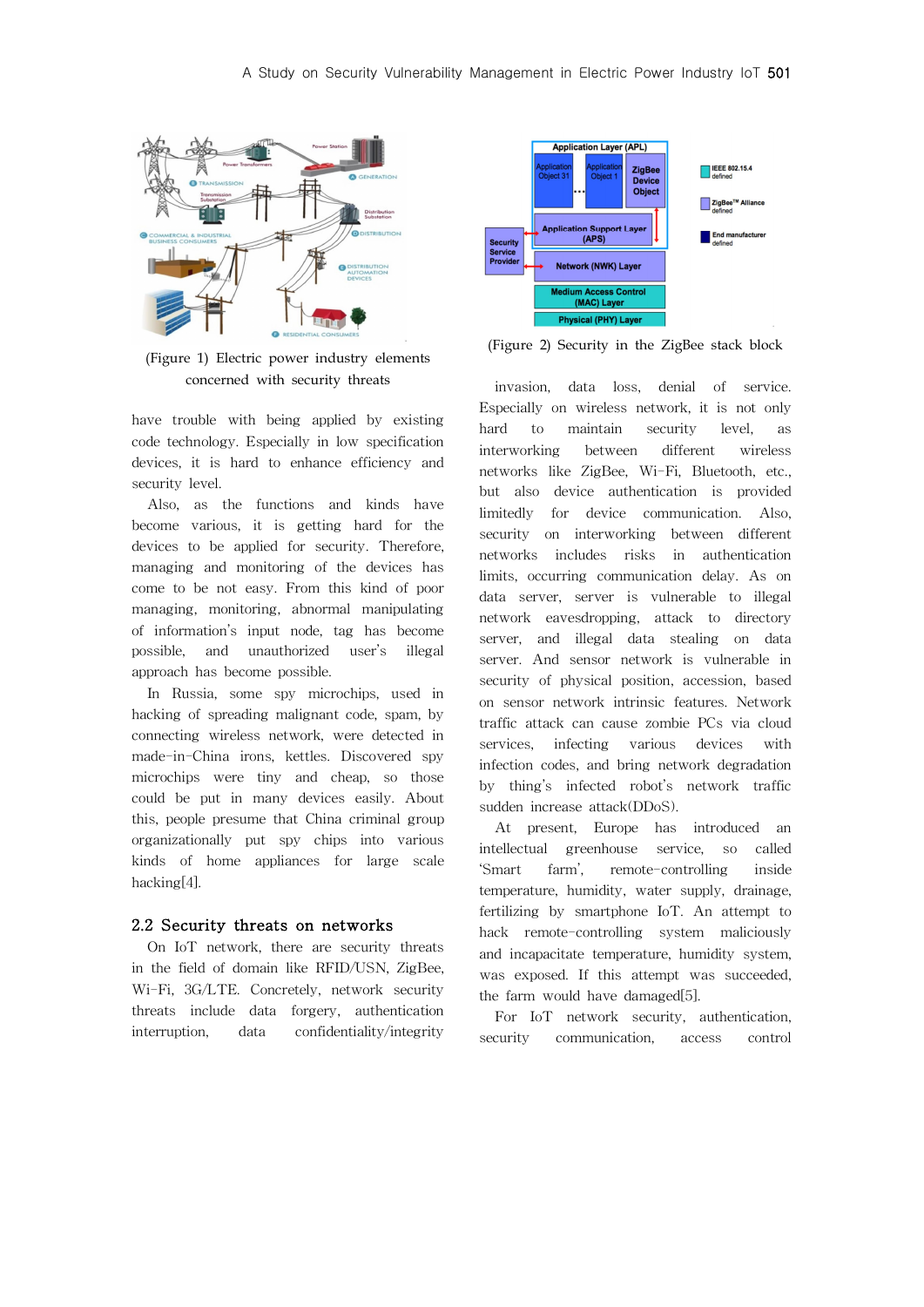between devices are not only needed for integrated networking between different functional IoT devices, but also network monitoring, managing skill are needed for prevent traffic sudden increase attack(DDoS). In the case of sensor network, a sensor-receiving-data encryption module, which can be supported by security service provider as (Figure 2). Also, both security technology for interworking between different networks and security technology application for large scale devices, networks, are needed.

#### 2.3 Security threats on platform/service

In case of IoT platform, there can be a security threats such as malicious data on transmission between devices and services via open platform, individual data loss from illegal management of malfunction data and collected data. In case of IoT service, when malicious data is intruded via a middle ware, fatal attack to a device's operating system, hardware resources can be occurred. In case of IoT application, there are security threats not only like data-falsification. data-confidentiality, data-integrity, privacy-invasion, but also like user identity data loss, tracing users from centralized control of data by an IoT device.

There is a case in which a hacker attacked U.S. central traffic-control system and left a massage, "Watch out dinosaurs ahead", on traffic signs. This is the representative case about data forgery. When it comes to the situation that important information should be reached to people, but it did not, there can be a big accident. This event brought people, who believe a national system deeply, big confusion[6].

For IoT platform/service security, firstly, depended on its kind, we need an unrelated platform to be offered. Secondly, we need mutual authentication, limitation of an unauthorized access, key management technology, and technology for anonymity for preventing privacy invasion. For application security, we need its own specially prepared proper security technology, because of its natures of low-electric power, lightweight.

# 3. Security threats in electric power industry IoT

Recently electric power industry is figured as a highly intellectual, automatized electric power management system converged with information communication technology. Unlike the former electric power system, mutual relationship with other systems is more important, openness to other systems is more possible. This change brought us security threat increase. These security threats in electric power industry system may menace national fundamental, necessary systems like electric power, water resources, gas transport network

On March, 2008, there was an accident that the U.S. Georgia Hatchee nuclear plant was stopped for system software update. This kind of accident can bring us enormous economic damage[7].

On April, 2009, the U.S. national security officer said that cyber spy embedded malicious program to destroy electric power system by intruding the U.S. electric power system. This spy from China or Russia wanted to manipulate all the U.S. electric power system needed, going around in this system[8].

In electric power industry, the types of security threats are the same as followed.

#### 3.1 Security threats via devices

If security in an electric power industry IoT device is not considered, this device security can be easily threatened by attackers. In case of a smart meter, which installed on a house's outside wall, an attacker can easily manipulate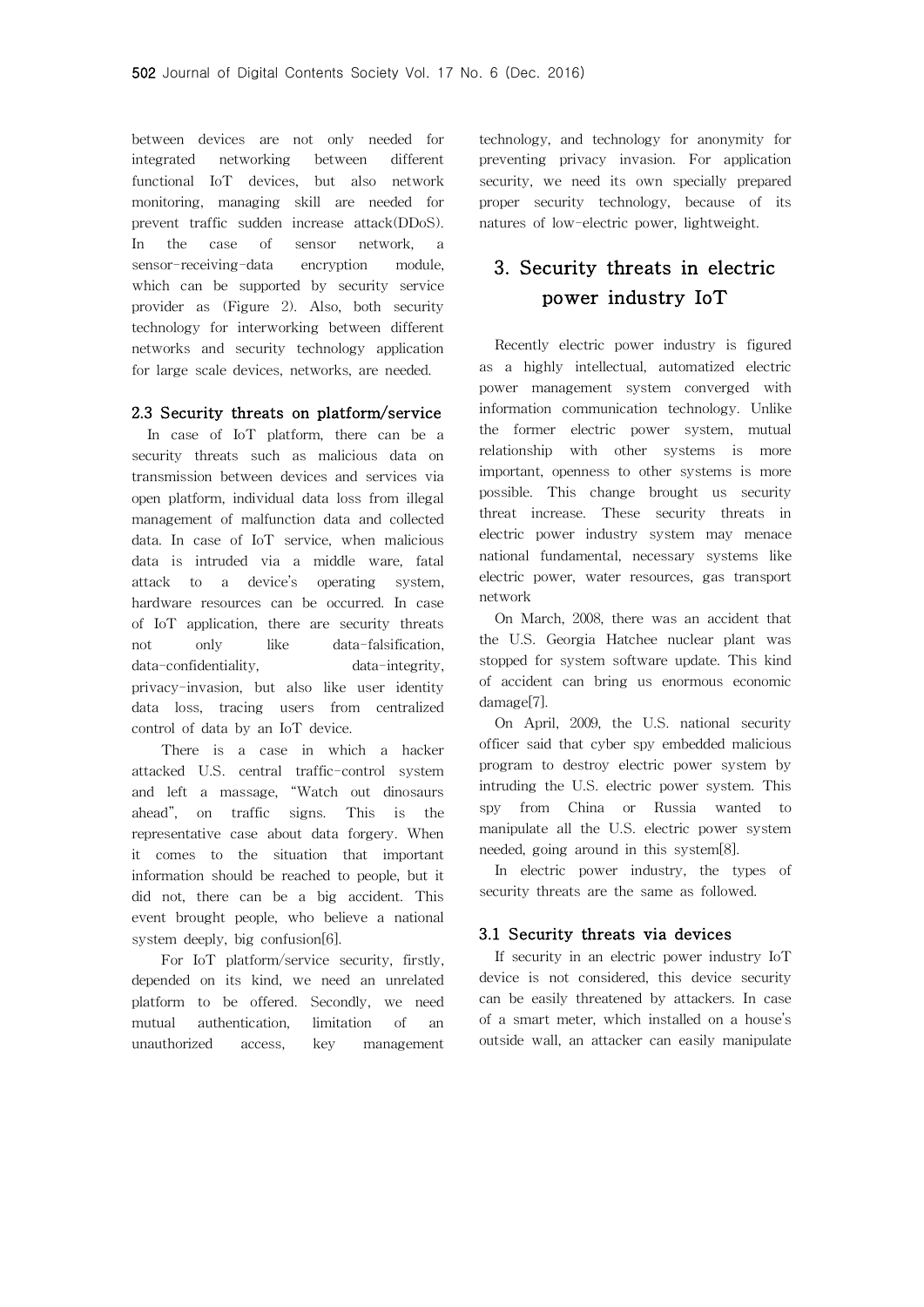or destroy the device with poor physical security. Moreover, via this device, the attacker can get into the system of an electric power industry management center.

#### 3.2 Security threats via networks

While the former electric power grid was managed as closed grid, nowadays electric power industry has converged with IoT, and worm infection, virus infection, a hacker's intrusion are possible. With this phenomenon applied to electric power grid, security threats are gotten worse. A Smart meter, which is used to find out electric power transmission, supply, is the subject to be intruded the easiest. And when this meter is attacked, huge confusion can be occurred. In case of HAN(Home Area Network), it has various security vulnerabilities, with connecting different wire, wireless networks, like financial data stealing, privacy invasion with regard to a user.

#### 3.3 Security threats via software

When it comes to the situation that electric power grid is converged with IoT, the software in major system can be threatened. To offer various services in electric power industry IoT, software should be properly updated. If each software has problem on stability or security weaknesses, attackers can use this, consequently attacking electric power managing system or threating electric power industry networks by making and spreading a malignant code.

# 4. Management of security weakness in eletric power industry IoT

As we discussed above, a smart meter, a data collector, a data collecting sensor, a wind power station and a solar power station can be threatened in security. And these transmit or receive important data in electric power industry, such as electric power supply demand state, electric power facility state, electric power facility control. Most of electric power industry IoT have many lightweight, low-electric power devices, so it is hard to apply general code algorithm because of limits of function, cost. Consequently, these kinds of electric power industry IoT have lower security level. For this limit, attackers can intrude connected network more easily, and finally threaten the security of all the electric power industry. To overcome this. there are several approaches for lightweight cryptography algorithms as <Table. 1>.

Even worse, if there are not user authentication as <Table. 2>, access control system, this situation can be linked to blocking out. Electric power by an attacker, and can be

| PRESENT[16]            | - The block length is 64 bit and    |
|------------------------|-------------------------------------|
|                        | two key lengths of 80 and 128 bits  |
|                        | are supported. (Figure 3)           |
| KATAN,<br>TANTAN[17]   | - The structure of the KATAN        |
|                        | and the KTANTAN ciphers is          |
|                        | loaded into two registers, several  |
|                        | bits are taken from the registers   |
|                        | and enter two nonlinear Boolean     |
|                        | functions. (Figure 4)               |
|                        | - An encryption algorithm with a    |
| HummingBrid[18]        | 128-bit secret key and a 64-bit     |
|                        | initialization vector.              |
| HIGHT[19]              | - A new block cipher HIGHT with     |
|                        | 64-bit block length and 128-bit key |
|                        | length.(Figure 5)                   |
|                        | - Ubiquitous computing device such  |
|                        | as a sensor in USN or RFID tag.     |
| Photon <sup>[20]</sup> | - An AES-like primitive as internal |
|                        | unkeved permutation                 |
|                        | - The most compact hash function    |
|                        | (about 1120 GE for 64bit collision  |
|                        | resistance security)                |

<Table 1> Lightweight Cryptography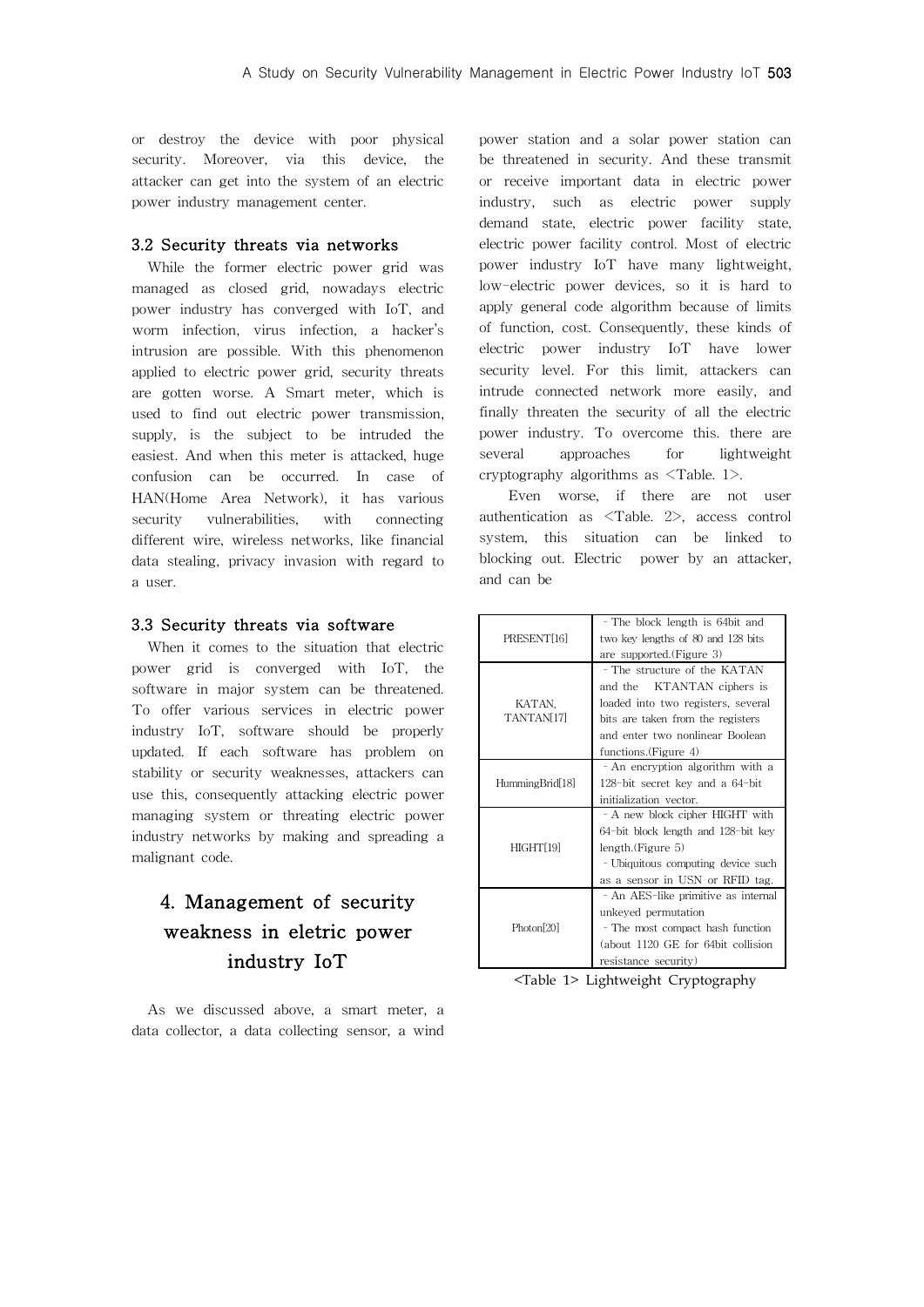| ID/PW       | - Special application, protocol needed |
|-------------|----------------------------------------|
|             | for ID/PW Authentication between       |
|             | administrator and a device.<br>an      |
|             | Account data priorly shared.           |
| Certificate | - PKI based device authentication      |
|             | used. As electronic signature, Verif   |
|             | ication algorithm for device authe-    |
|             | ntication, figure over RSA(2,048 bit), |
|             | hash function SHA-2(256 bit) used.     |
| SIM         | - Authentication way using USIM        |
|             | or UICC geared in device.              |

<Table 2> Authentication ways between devices

linked to financial damage like electric power price manipulation. For the worst, this can be related to large scale attacks to electric power grid, like worm, virus, DDoS. Next, we will discuss security requirements in electric power industry IoT, and present available security technology.

#### 4.1 Device Security

#### 4.1.1 Security requirement

Electric power industry IoT devices are converged with wire, wireless service, smart gears. The devices are originally lightweight gear, and need a low-electric power encryption module. Also a security module is needed for IoT platform's management system. In case of a drone, a sensor, a sensor node is so small that CPU, computing ability are restrained, therefore various customized device security technologies are needed.

### 4.1.2 Security techonology

Traditional security system, which can be used to electric power industry IoT, commonly use AES[9] and DES[10] for offering confidentiality, and use hash function like SHA-1, SHA-2[11], MD5[12], and recently established as standard, SHA-3[13] for offering integrity, and use PKI based on RSA[14] for offering authentication function. On the ITU-T's Framework[15], which defines IoT's structure on the aspect of web, well for the most, defines divided non-constrained devices with sufficient resources, constrained devices with insufficient resources in terms of calculation or electric power.

One of the most essential elements composing IoT, a constrained device has a limit on using traditional encryption system, in terms of calculation, storage and communication capacity.

In electric power industry IoT, when communicating with other devices, whether data was transmitted from an authorized device should be identified, authenticated. Authentication process between devices is implemented via the middleware geared in the device, or in the situation without a middleware, could be implemented via a separate device gateway. Authentication ways include ID/PW, certificate of authentication, SIM

| <b>RFID</b><br><b>USN</b><br>[22]<br>$\mathbb{Z}$ ig | - RFID(Radio Frequency Identifier) based on<br>ISO-18000-7 standard<br>- Wireless network collecting, processing,<br>storage a thing's data, surrounding data by<br>attached tag on the thing<br>- ZigBee based on IEEE 802.15.4 standard<br>works at network layer, application level                                                                                                                                                                    |
|------------------------------------------------------|-----------------------------------------------------------------------------------------------------------------------------------------------------------------------------------------------------------------------------------------------------------------------------------------------------------------------------------------------------------------------------------------------------------------------------------------------------------|
| Bee<br>[23]                                          | - ZigBee divided with low level security SSM<br>(Standard Security Mode) and high level sec<br>urity HSM(High Security Mode)                                                                                                                                                                                                                                                                                                                              |
| Wi-Fi<br>[24]                                        | a) WEP<br>- Wireless LAN or Wi-Fi based on IEEE 802.11<br>standard conducting on data link layer<br>- Stated clearly that WEP(Wired Equivalent<br>Privacy) is a user's authentication protocol o<br>n IEEE 802.11<br>- Fundamental authentication algorithm is<br>RC4<br>b) WPA, WPA2<br>- As the user recognition way which make up f<br>or a weakness of WEP, using TKIP(Temporal<br>Key Integrity Protocol), AES-CCMP as au-<br>thentication algorithm |
| 3G<br>/LTE                                           | -3G mobile communication has closed envi-<br>ronment, with voice focused<br>- Infected devices' malicious, abnormal traffic<br>flow to 3G/4G network, by mobile malicious<br>code<br>- Impossible for security gears, in existing                                                                                                                                                                                                                         |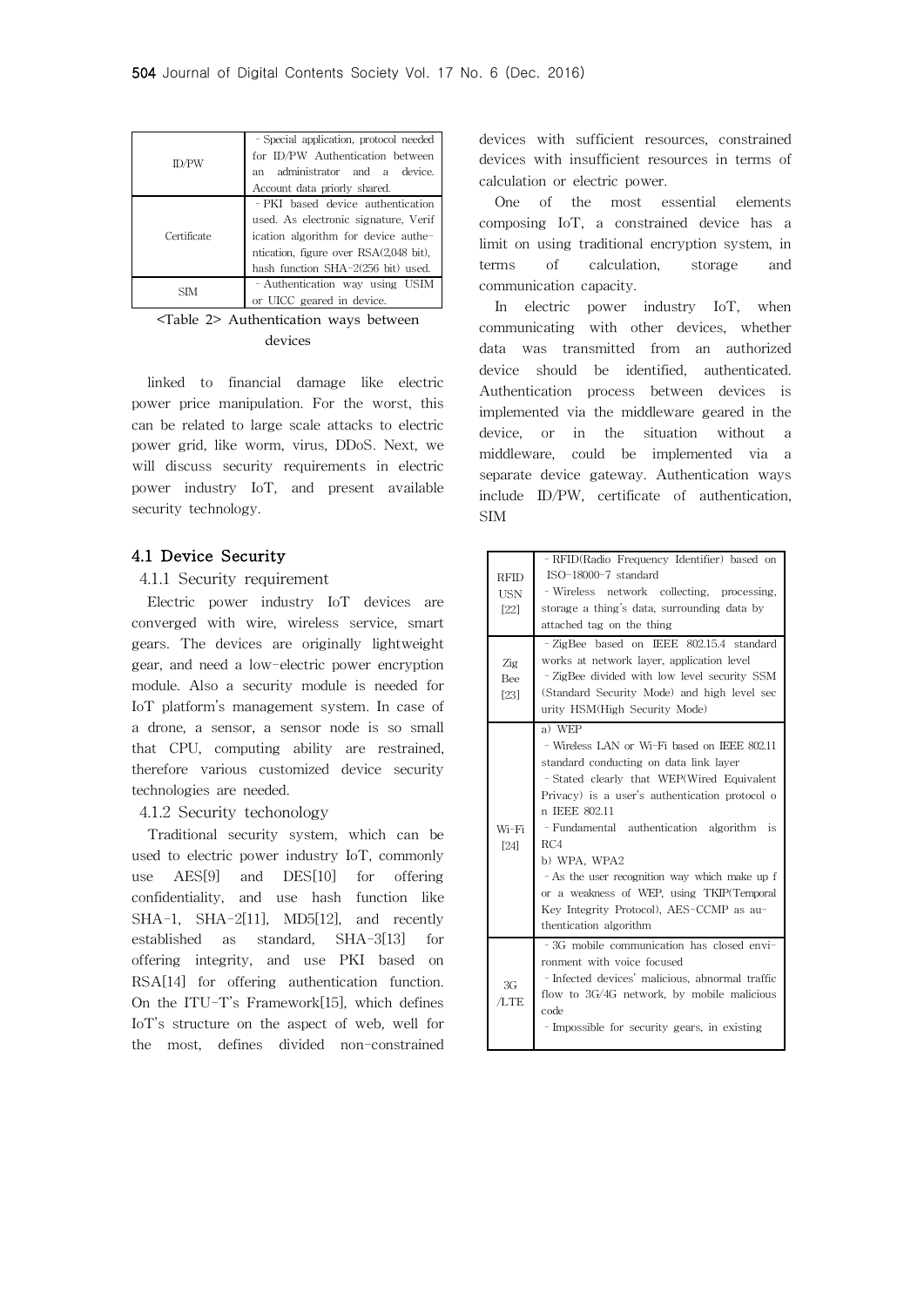| internet environment, to apply 3G/4G network  |  |
|-----------------------------------------------|--|
| - Continuous study needed, because detect,    |  |
| dealing are difficult to major attacks        |  |
| - Security technology not applied to standard |  |
| - Serial communication data encryption can    |  |
| be used, by string code, symmetric key code   |  |
|                                               |  |

<Table 3> Security technologies matching to electric power indusrty IoT Communication ways

## 4.2 Network Security

### 4.2.1 Security requirement

The former network, sensor network are applied to network for electric power industry IoT service. In network, devices and sensors, which are different in communication ways(ZigBee, Bluetooth, Wi-Fi, etc.), security features(code, authentication way, etc.), are mutually connected. In case of wireless communication, figure transmitted by wireless can be exposed to various attacks like node obtainment, denial of service attack, router attack, etc.. So, we need application of a security solution both on gateway and from outside of network. For sensor security, we need network security technologies proper to sensor environment, like lightweight encryption authentication technology, lightweight key management technology, privacy protect technology, sub-channel attack prevention technology.

4.2.2 Security techonology

Control message protection/authentication, need a security protocol AES-CCM, which is based on symmetric key, and a protocol, which is based on hash, MIC. Concerned with device authentication solution, access controlling device can control other devices, services related. In case of wire, wireless environment, there are SCADA technology, Dedicated Security Monitoring/ Managing technology. <Table. 3> shows several security technologies matching to communication ways[21].

## 4.3 Platform/service Security

## 4.3.1 Security requirement

In case of IoT platform/service, thorough security authentication is needed, because it is applied to existing smart gears, Also, encryption transmission technology for individual data, access control module should be applied. Device's individual data filtering technology is needed, and safe guide on open platform should be arranged, and mutual authentication, key management between a device and a user are demanded. Specially made security platform, reflecting service feature(home, medicine, transportation, home appliance) and operating-environment (embedded wearable, mobile).

4.3.2 Security techonology

Security on electric power industry IoT platform has a considerable relationship to security technology, model on network. While M2M technology before IoT has a point on secure communication between devices, electric power industry IoT need secure platform technologies between all the devices with internet approachable or able to communicate.

In case of web service, there are three standard, WSDL(Web Service Definition Language), SOAP(Simple Object Access Protocol), UDDI(Universal Discovery and Integration of Business for Web). And in case of platform, symmetric key/hash based authentication/authentication protocol/verification protocol are needed. By platform level device authentication solution based on full PK1, device authentication can be various depending on various devices like PC, smartphone, CCTV, Set-top Box.

## 5. Conclusion

This paper has handled the former IoT security threats, examples, and furtherly approached electric power industry IoT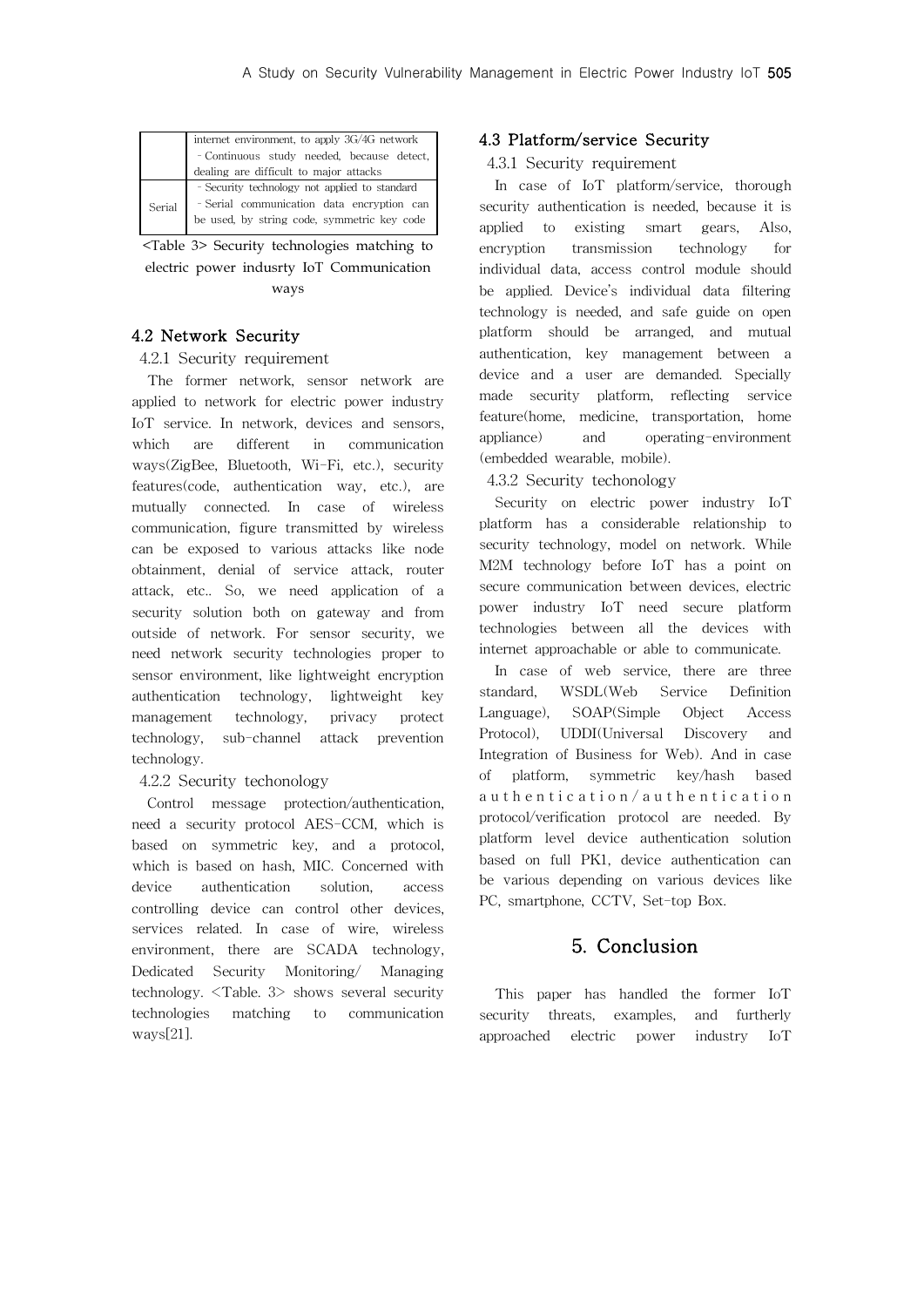security threats. And this paper has introduced present security technology available to apply to electric power industry IoT. By this analysis, we have found out security weaknesses, requirements as to electric power industry IoT. Based on this study, future researches will focus on developing of legal and institutional countermeasures against security threats, and developing of an information security management system and an evaluation/assurance schema for electric power industry IoT.

#### References

- [1] https://isms.islearning.kr/mik\_lib/file\_down.php? bf\_idx=16
- [2] https://ics-cert.us-cert.gov/sites/default/files/Mo nitors/ICS-CERT\_Monitor\_Sep2014-Feb2015.pdf
- [3] Jin-Young Kim and Sun-Myung Hwang, "Outlook and Challenges of Security System for the Activatio n of IoT", Korea Computer Congress, Korea Inform ation Science Society, Jeju, 2015, pp. 1037-1039.
- [4] http://www.ahnlab.com/kr/site/securityinfo/secune ws/secuNewsView.do?curPage=1&menu\_dist=1&seq=2 1742
- [5] http://kashi.or.kr/board/index.html?action=view&bo ard\_id=pds2&seq=13032
- [6] http://datanet.co.kr/news/articleView.html?idxno=6 9 944
- [7] http://www.washingtonpost.com/wp-dyn/content/ article/2008/06/05/AR2008060501858.html
- [8] http://online.wsj.com/article/SB1239148052040990 85.html
- [9] J. Daemen, V. Rijmen, "AES proposal: Rijndael", NISTAES Proposal, 1998, pp. 1-45.
- [10] NIST, "FIPS PUB 46-3 Data Encryption Standard

(DES)", Federal Information Processing Standard s Publications, 1999, pp. 1-22.

- [11] NIST, "FIPS PUB 180-4 Secure Hash Standard", Federal Information Processing Standards Publicat ions, 2012, pp. 1-39.
- [12] IETF, "RFC-1321 The MD5 Message-Digest Algorithm", Network Working Group, 1992, pp. 1-22.
- [13] G. Bertoni, J. Daemen, M. Peeters and G. Van Assch e, "The Keccak reference", round 3 submission to NIST SHA-3, 2011, pp. 1-69.
- [14] R. L. Rivest, A. Shamir, and L. Adleman, "A method for obtaining digital signatures and public-key cryp tosystems", Communications of the ACM, Vol.21, N o. 2, 1978, pp. 120-126.
- [15] ITU-T, "Framework of Web of Things", Inernation al Telecommunication Union, 2012, pp. 1-22.
- [16] A. Bogdanov, L. R. Knudsen, G. Le, C. Paar, A.Posc hmann, M. J. B. Robshaw, Y. Seurin, and C.Vikkelso e, "Present: An ultra-lightweight block cipher", In Proceedings of the International Conferenceon Cryp tographic Hardware and Embedded Systems(CHES 07), Vol. 4727, 2007, pp. 405-466.
- [17] C. Cannière, O. Dunkelman, M. Knežević, Katan, and Ktantan, "A family of small and efficient hardw are-oriented block ciphers", In Proceedings of the International Conference on Cryptographic Hardwar e and Embedded Systems(CHES 09), Vol. 5747, 200 9, pp.272-288.
- [18] D. Engels, M. J. O. Saarinen, P. Schweitzer, and E. M. Smith, "The hummingbird-2 lightweight authenti cated encryption algorithm", In Proceedings of the 7th International Conference on RFID Security and Privacy(RFIDSec'11), Vol. 7055, 2011, pp. 19-31.
- [19] D. Hong, J. Sung, S. Hong, J. Lim, S. Lee, B.Koo, C. Lee, D. Chang, J. Lee, K. Jeong, H. Kim,J. Kim, and S. Chee, "Hight: a new block cipher suitable for low-resource device", In Proceedings of the Internat